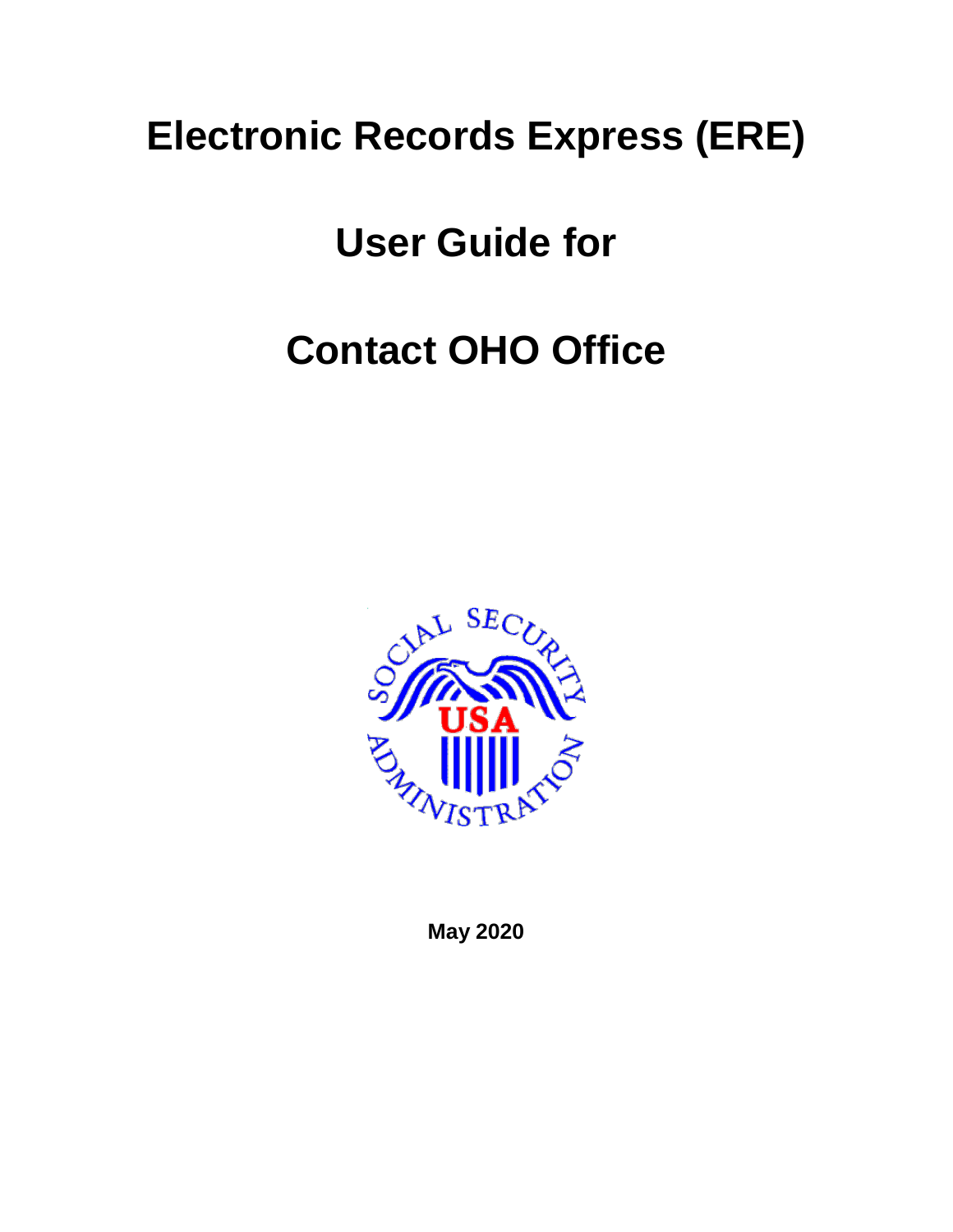### **Table of Contents**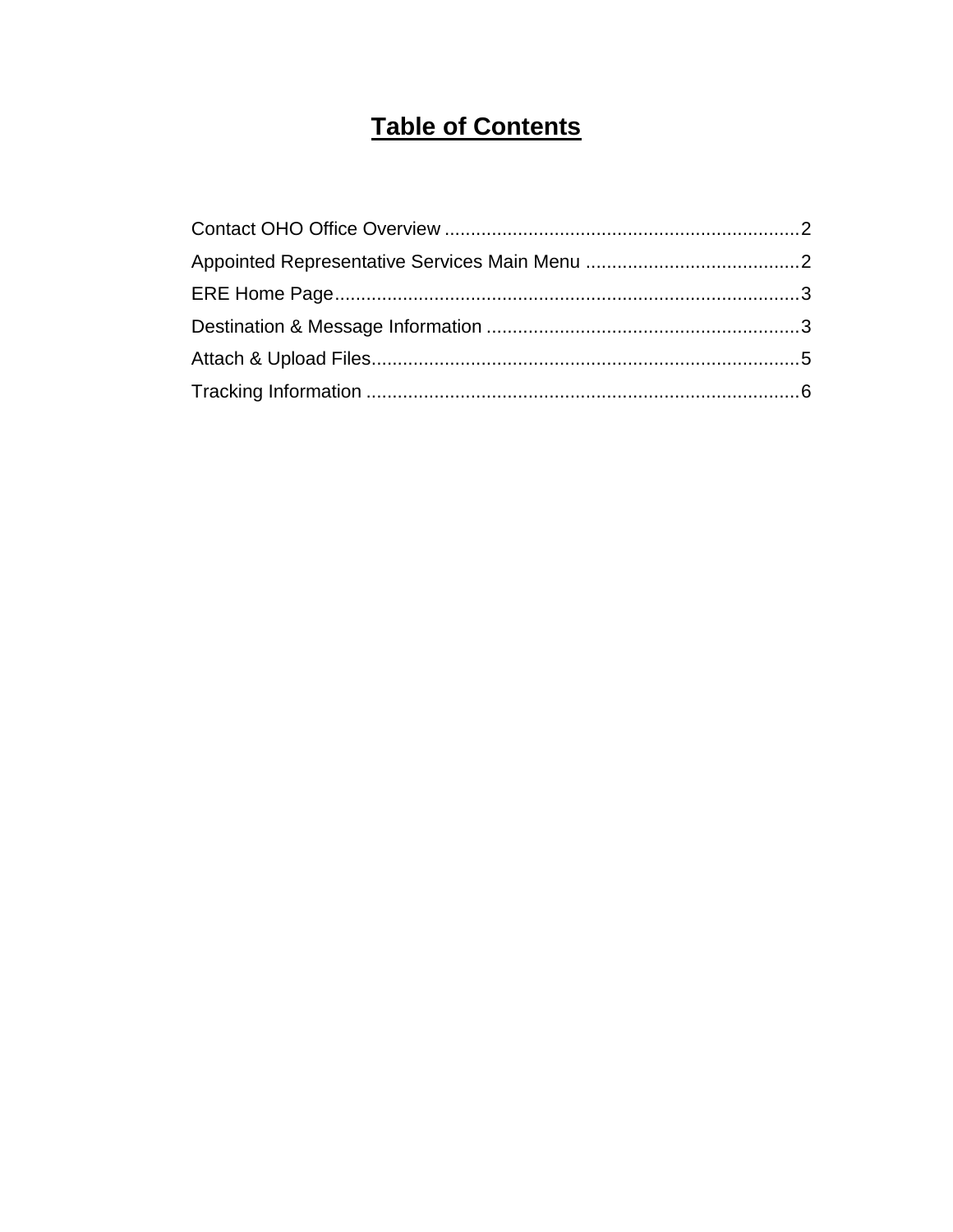#### <span id="page-2-0"></span>**Contact OHO Office Overview**

The **Contact OHO Office** feature allows external users to securely send one-way communications to a specific Hearing Office (HO). All communications sent through **Contact OHO Office** go directly to an administrative mailbox of the selected HO.

**Contact OHO Office** is intended for limited use by representatives who have access to Appointed Representative Services (ARS). Representatives may use this function in ARS to submit SSA-1696 forms, or other valid appointment documentation, when newly appointed to a case (i.e. no bar code available). Representatives may also use this function to submit fee petitions and supporting documentation after their representation ends. No evidence (e.g. medical or school records) is to be submitted via the **Contact OHO Office** function. Representatives with eFolder access in a specific case should use the "Upload New File" function to upload evidence without a barcode. Evidence can also be uploaded with bar code information via the "Send Individual Response" feature in Electronic Records Express (ERE) and ARS.

#### <span id="page-2-1"></span>**Appointed Representative Services Main Menu**

Go to the ARS main menu and select **Enter ERE**.

| <b>Social Security</b><br>The Official Website of the U.S. Social Security Administration                                                                                                                                                                            |                                                                                             |
|----------------------------------------------------------------------------------------------------------------------------------------------------------------------------------------------------------------------------------------------------------------------|---------------------------------------------------------------------------------------------|
| Appointed Representative Services - DEMO                                                                                                                                                                                                                             |                                                                                             |
| Electronic Records Express (ERE)                                                                                                                                                                                                                                     | <b>Manage Account</b>                                                                       |
| Electronic Records Express will provide you access to your authorized services, such as:<br>• Access Claimant's Electronic Folder<br>• Send Individual Response<br>• Track Status of Submissions<br>• Contact OHO Office<br>• Get Status Reports<br><b>Enter ERE</b> | • O View / Edit Account<br>Info<br>• <b>O</b> Change Password<br>• <b>O</b> Disable Account |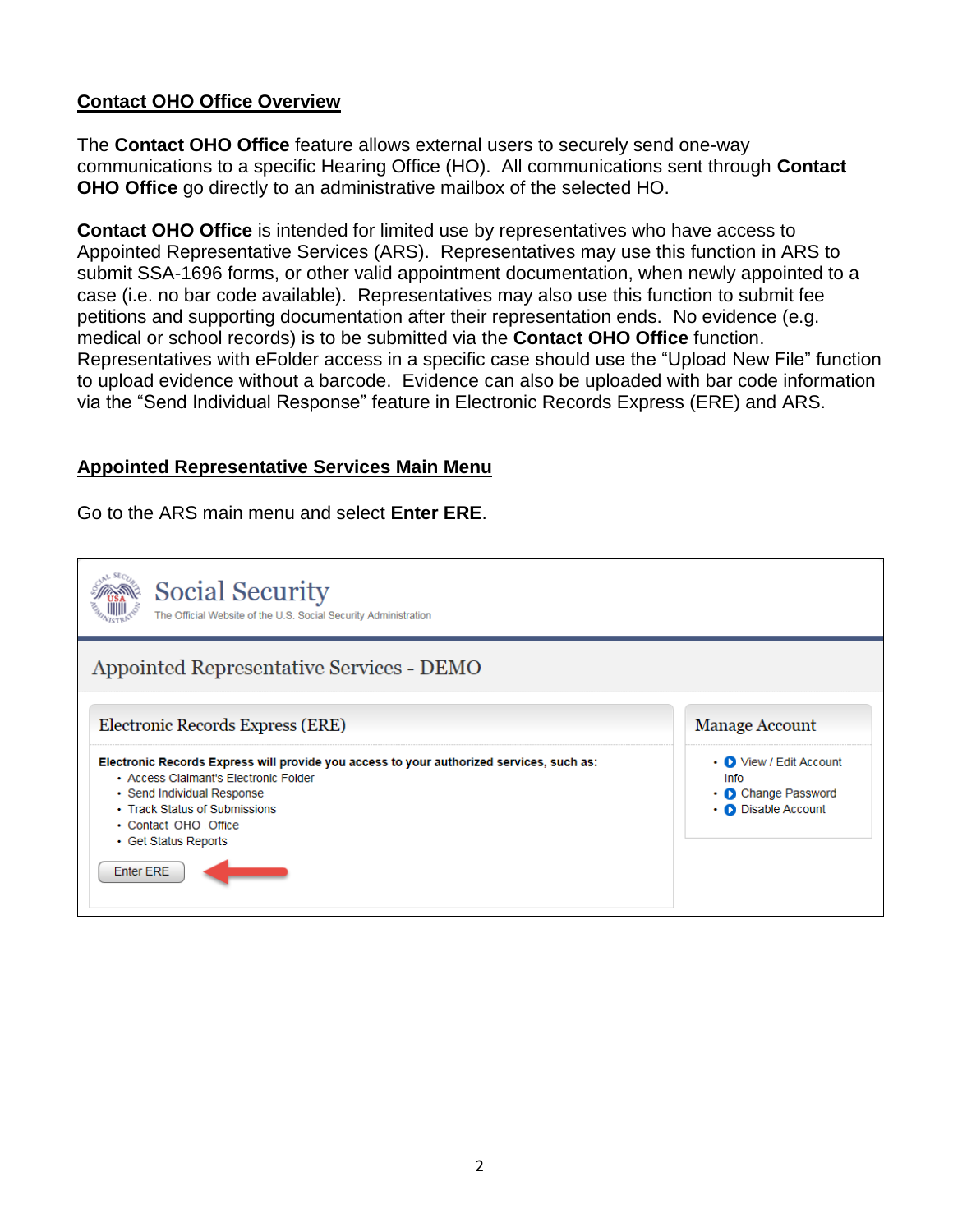#### <span id="page-3-0"></span>**ERE Home Page**

Select the **Contact OHO Office** link in the **Messaging Functions** section.



#### <span id="page-3-1"></span>**Destination & Message Information**

 Select the **Site Code** or **State** radio button. If you select Site Code, type the OHO site code into the blank field.

| ت<br>JANE DOE: G3HNRYN9M4<br><b>Sign Out</b>                                                      | Text Size<br>Accessibility Help |
|---------------------------------------------------------------------------------------------------|---------------------------------|
| $A.$ SE $C$<br>Social Security<br>The Official Website of the U.S. Social Security Administration |                                 |
| ERE: Contact OHO Office                                                                           |                                 |
| Destination & Message Information                                                                 | <b>O</b> User Resources         |
| Select destination by: @ More Info<br>○ Site Code C State<br>Enter                                |                                 |
| Cancel                                                                                            |                                 |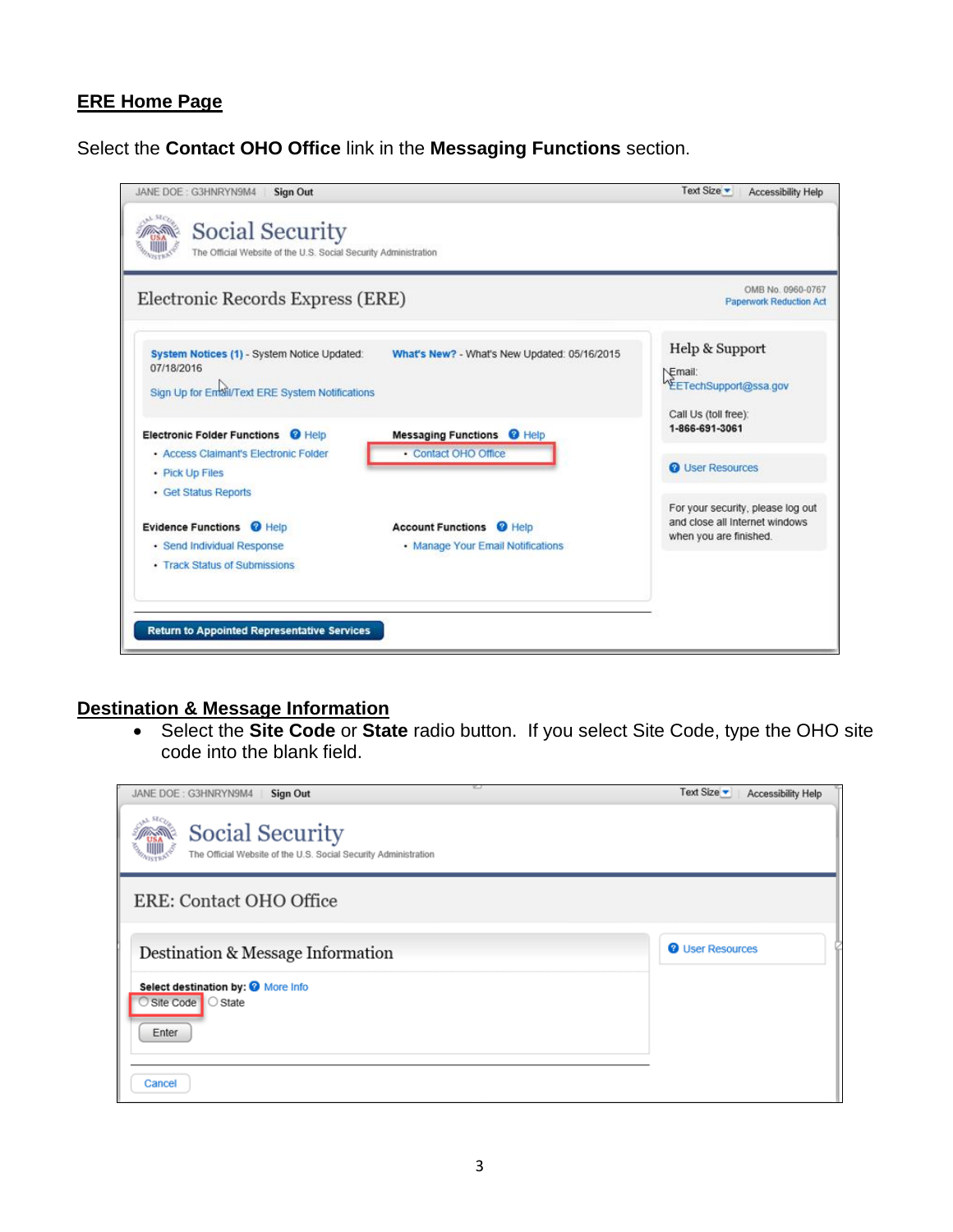- If you select the **State** radio button, choose the appropriate **State** and **Destination** from the drop-down menus.
- Select the **Enter** button.

| JANE DOE: G3HNRYN9M4<br><b>Sign Out</b>                                                   | Text Size $\blacktriangleright$<br>Accessibility Help |
|-------------------------------------------------------------------------------------------|-------------------------------------------------------|
| <b>Social Security</b><br>The Official Website of the U.S. Social Security Administration |                                                       |
| <b>ERE: Contact OHO Office</b>                                                            |                                                       |
| Destination & Message Information                                                         | <b>O</b> User Resources                               |
| Select destination by: @ More Info<br>○ Site Code O State                                 |                                                       |
| Enter                                                                                     |                                                       |
| Cancel                                                                                    |                                                       |

Enter the **Subject** of the communication.

<span id="page-4-0"></span>

| Sign Out                                                  |                                                                                    | Text Size $\bullet$     | Accessibility Help |
|-----------------------------------------------------------|------------------------------------------------------------------------------------|-------------------------|--------------------|
|                                                           | Social Security<br>The Official Website of the U.S. Social Security Administration |                         |                    |
| ERE: Contact OHO Office                                   |                                                                                    |                         |                    |
|                                                           | Destination & Message Information                                                  | <b>O</b> User Resources |                    |
| Select destination by: @ More Info<br>● Site Code ○ State |                                                                                    |                         |                    |
| Site Code:                                                | X66                                                                                |                         |                    |
| State:                                                    | AZ-Arizona                                                                         |                         |                    |
| <b>Destination:</b>                                       | AZ - Tucson OHO [X66]                                                              |                         |                    |
| Edit                                                      |                                                                                    |                         |                    |
| Subject:                                                  |                                                                                    |                         |                    |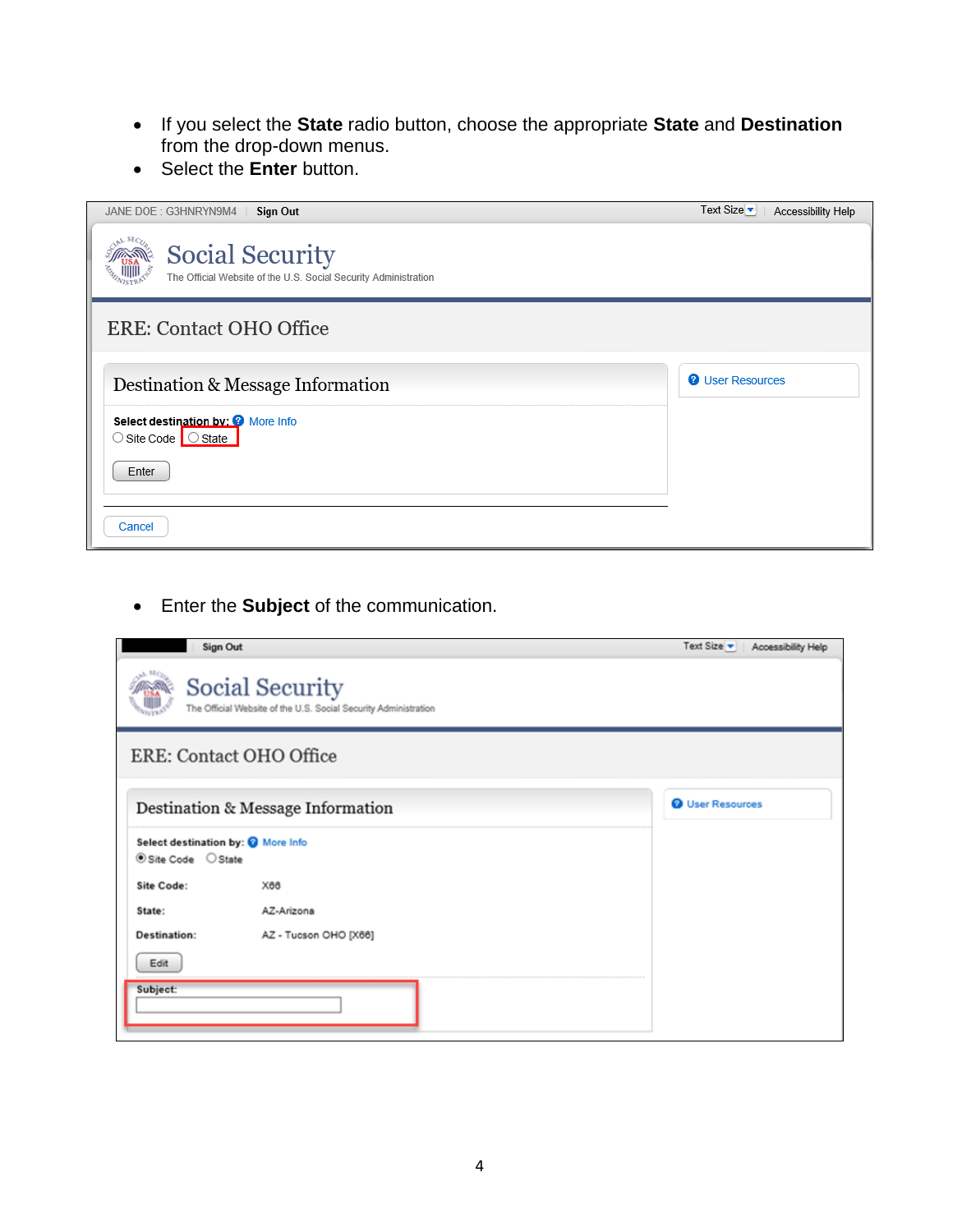### **Attach & Upload Files**

You may use Contact OHO Office to send non-case related documents, Form SSA-1696, or any other valid written notice of appointment.

- To attach a document, use the **Browse** button to select the file to send.
- To send additional files, select **Add File.** You may send up to 10 files; the files cannot exceed a total of 5 megabytes in size.
- You may type a custom message in the **Your Message** box.
- Select the **Submit** button to send your message.

| <b>Attach and Upload Files</b> | • A maximum of 10 files can be added and all files must total less than 5 MB                                 |
|--------------------------------|--------------------------------------------------------------------------------------------------------------|
|                                | · File types accepted: .wpd, .doc, .docx, .jpg, .bmp, .mdi, .txt, .rtf, .xls, .xlsx, .pdf, .tiff, .tif, .zip |
|                                |                                                                                                              |
| File 1:                        | Browse                                                                                                       |
| <b>Delete</b>                  |                                                                                                              |
| <b>Add File</b>                |                                                                                                              |
| Your Message:                  |                                                                                                              |
| (16,000 characters maximum)    |                                                                                                              |
|                                |                                                                                                              |
|                                |                                                                                                              |
|                                |                                                                                                              |
|                                |                                                                                                              |
|                                |                                                                                                              |
|                                |                                                                                                              |
|                                |                                                                                                              |
|                                |                                                                                                              |
|                                |                                                                                                              |
| Characters remaining: 16000    |                                                                                                              |

<span id="page-5-0"></span>**NOTE:** Do not upload documents containing macros (i.e., a set of instructions or scripts that automates tasks). They may cause system problems and you will have to resubmit.